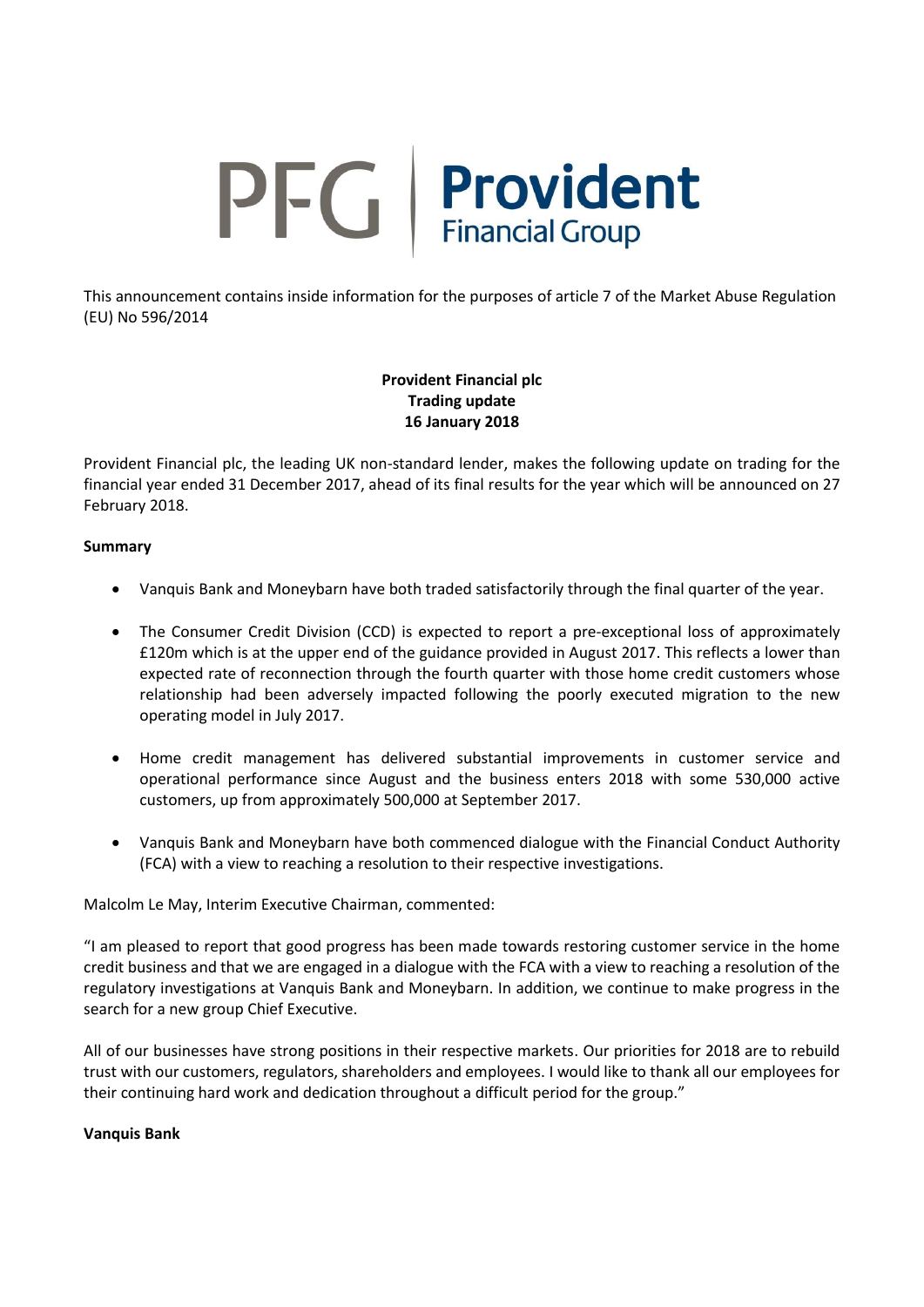Total new customer bookings for 2017 were 437,000, up from 406,000 in 2016, reflecting the benefit from the actions put in place in the second half of last year to develop the credit card proposition and enhance distribution, including the launch of the Chrome near prime credit card. Customer numbers ended the year at 1,710,000, representing year-on-year growth of 11%. The growth in customer numbers and credit line increases to established customers combined to produce receivables growth for the year of approximately 13%.

Fourth quarter new customer bookings of 93,000 showed a reduction of 20% from the same period in 2016. In the context of the heightened macroeconomic uncertainties, underwriting was tightened during the third quarter of the year and reduced new booking volumes by approximately 10%. In addition, volumes delivered by the Argos partnership during the seasonally busier fourth quarter were 1,000 in 2017 compared with 15,000 in 2016. Following its acquisition by Sainsbury's in September 2016, Argos has reviewed all its strategic financial services partnerships and in late December informed Vanquis Bank of its intention to exit the partnership arrangement when the contract expires in early 2018 and to take all of their card-issuing activities in-house.

Delinquency levels have remained broadly stable through the fourth quarter of the year reflecting the sound quality of the receivables book and the stable UK employment market. In line with previous guidance, the annualised risk-adjusted margin has moderated from 30.7% to September 2017 to just over 30% to December 2017 (December 2016: 32.2%), reflecting a reduction in the revenue yield from a further decline in the penetration of the Repayment Option Plan (ROP) within the customer base and some moderation in the interest yield from the changing product mix.

The Vanquis Bank loans pilot, currently focused on loans to existing credit card customers, continues to make steady progress. Customer numbers and receivables ended 2017 at 10,000 and £15m respectively and credit quality is in line with expectations.

# **CCD**

The home credit business has made good progress in implementing the recovery plan outlined in the trading update on 13 October 2017. The actions taken by management are delivering a significant improvement in customer service and operational performance. Collections performance in December of 78% was up from 65% in September and 57% in August. However, following the disruption experienced on migration to the new operating model, the rate of reconnection with those customers whose relationship had been adversely impacted was at the lower end of expectations through the fourth quarter. As a result, the associated higher impairment charge is expected to result in the home credit business reporting a full-year pre-exceptional loss of approximately £115m.

Active home credit customer numbers ended the year at approximately 530,000, up from approximately 500,000 at September 2017 and home credit receivables ended December at approximately £350m, up from £316m at September 2017 (December 2016: £560.0m).

As part of an ongoing process of reviewing its cost base, the home credit business is announcing a proposed rationalisation of its central support functions which is subject to workforce consultation. This is a necessary step to align the cost base to the reduced size of the business. In addition, the business expects to secure improvements in the effectiveness and efficiency of the field organisation as the new business model continues to be embedded. Customer facing resource is being managed very carefully in order to ensure that further improvements in customer service are delivered.

Satsuma has continued to experience a step-up in volumes through the ongoing improvements in the customer journey and product distribution. New business volumes and further lending to established customers during the fourth quarter was approximately 40% higher than the same period in 2016. Accordingly,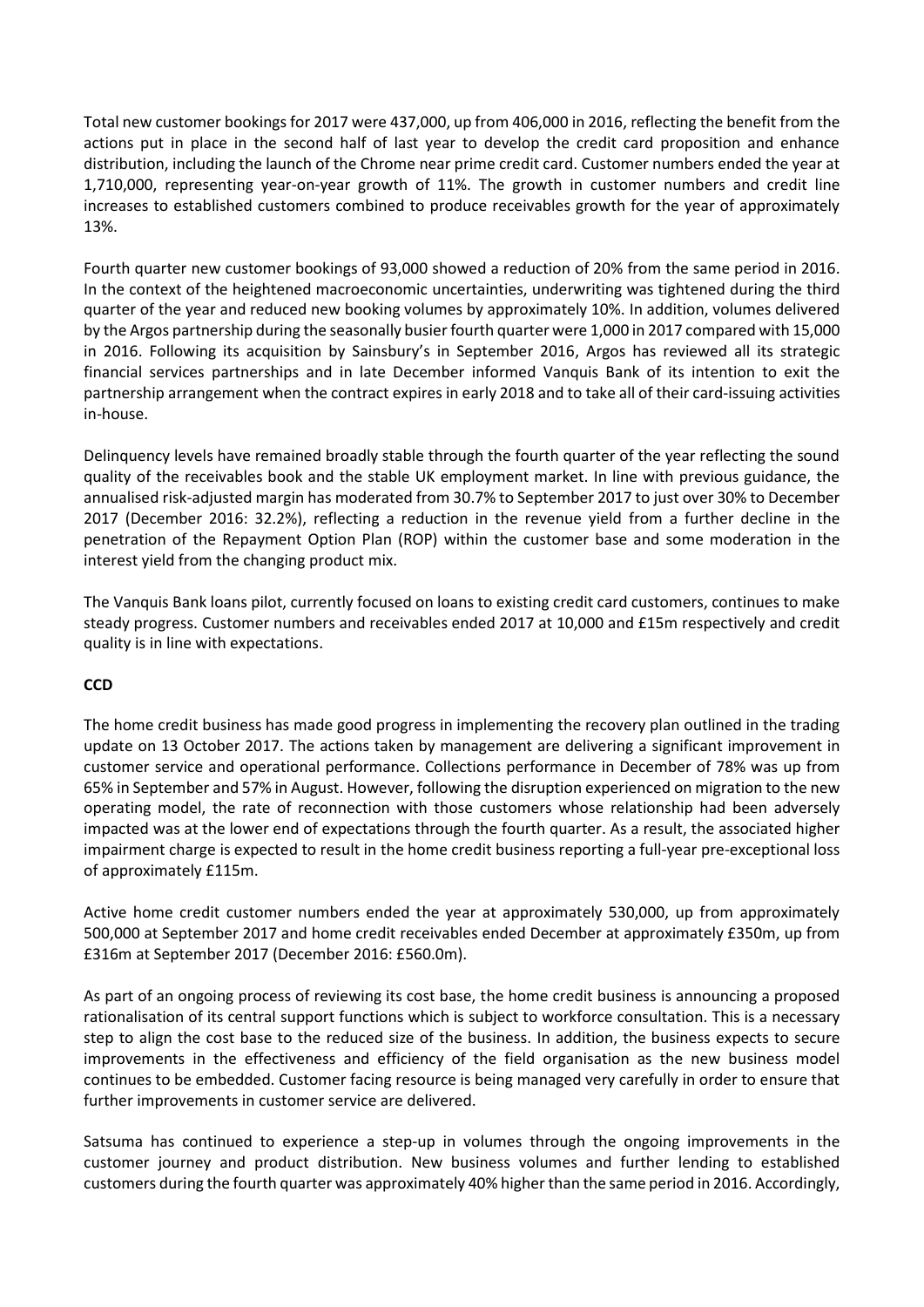customer numbers have increased from 71,000 at September 2017 to 79,000 at December 2017 (December 2016: 55,000) and receivables increased from £32m to £35m over the same period (December 2016: £18.2m). Satsuma is expected to report a loss of approximately £5m in 2017, modestly lower than last year and adverse to its internal plan. The loss reflects the strong development of the monthly product during 2017, the underwriting of which has been tightened during the latter part of the year in response to higher than planned impairment.

Overall, CCD is expected to report a pre-exceptional loss of approximately £120m which is at the upper end of the guidance of a pre-exceptional loss of between £80m and £120m provided in August 2017.

# **Moneybarn**

Moneybarn has continued to enjoy a good flow of new business volumes during the fourth quarter of the year, despite the tightening of underwriting on higher risk categories of business during the second quarter of the year as previously communicated. Extension of both the product offering and distribution channels and further service enhancements to intermediaries has generated new business volumes approximately 30% higher compared to the relatively weak fourth quarter of 2016. Customer numbers and receivables ended the year at 50,000 and £376m showing year-on-year growth of 22% and 26% respectively.

The annualised risk-adjusted margin has moderated from 22.7% to September 2017 to 21.8% to December 2017 (December 2016: 24.1%) reflecting additional impairment associated with the step-up in new business volumes over the last year and the flow through of impairment from higher risk categories of business prior to the tightening of underwriting in the second quarter.

# **Regulation**

Vanquis Bank has commenced a dialogue with the FCA with a view to reaching a resolution of the investigation into ROP. More recently, Moneybarn has also engaged with the FCA in order to resolve the investigation in relation to customer affordability assessments and the treatment of customers in financial difficulties.

The voluntary requirement agreed between Vanquis Bank and the FCA to suspend all new sales of ROP in April 2016 remains in place and the agreement with the Prudential Regulation Authority (PRA) not to pay dividends to, or enter into certain transactions outside the normal course of business with, the Provident Financial Group without the PRA's consent, also remains in place.

CCD continues to operate under an interim permission whilst the home credit business implements its recovery plan.

# **Funding**

The group continues to actively monitor its capital and liquidity positions in the context of the uncertainties surrounding the home credit recovery plan and the ongoing FCA investigations into ROP and Moneybarn.

At 31 December 2017, the group had cash resources of £34m, excluding the liquid asset buffer held by Vanquis Bank, and headroom on the group's committed debt facilities amounted to £66m. The flow of retail deposits within Vanquis Bank has continued in line with its internal funding plan and the additional capacity for Vanquis Bank to take retail deposits amounted to £77m at the end of 2017. Maturities in 2018 comprise the third instalment of the M&G term loan of £15m due in January 2018 and £20m of private placement loan notes due in March 2018.